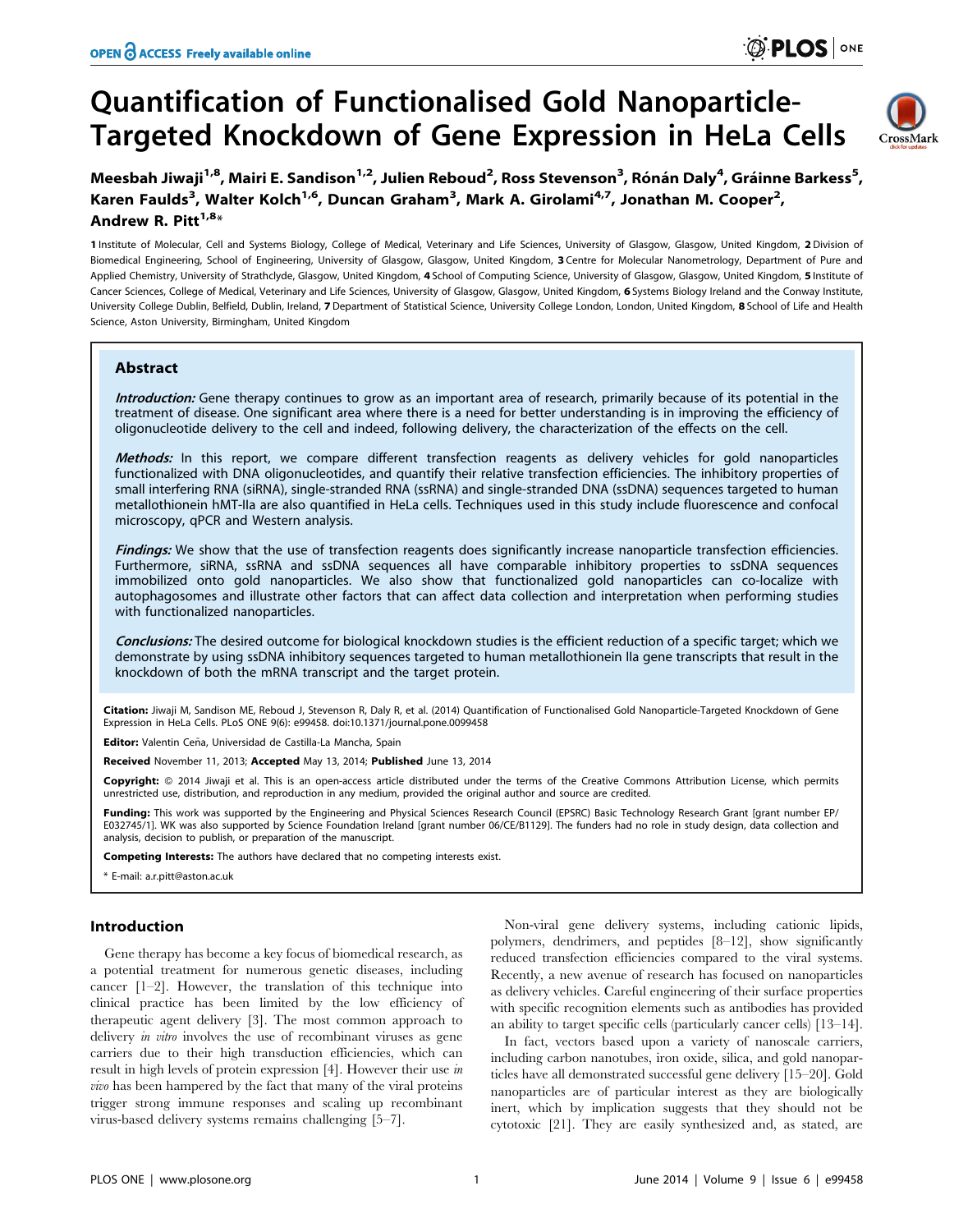readily functionalized using established thiol chemistries, enabling the engineering of the surface with receptors (or indeed more subtle changes in the physico-chemical properties). A complex picture has now emerged within the literature, where nanoparticle biocompatibility can be seen to be dependent upon dose, cell type and surface properties. For example, while no toxicity has been found in studies using gold nanoparticles in BHK21 and HepG2 cells, in others cell lines such as A549, the opposite is true (evidenced by concentration-dependent morphological changes, as well as decreased cell viability, as the gold nanoparticle concentration increased [19,22–24]).

The fact that the surface of gold nanoparticles offers well established routes for functionality makes them appealing vehicles. Charged or hydrophobic motifs can be readily bound to the surface, and indeed can be combined with modification protocols that include targeting moieties such as antibodies and receptors. These too can be mixed with a payload such as double-stranded DNA (dsDNA) or single-stranded DNA (ssDNA), which is then transfected into cells [25–29]. In one example, Rosi et al. [29] demonstrated the knockdown of genetically-encoded enhanced green fluorescent protein (EGFP) after transfection with ssDNAfunctionalized gold nanoparticles by measuring fluorescence of the residual target protein in the cell. In a more recent study, Kim et al. [3] were able to demonstrate the knockdown of p53 protein in HeLa cells using ssDNA-functionalized gold nanoparticles.

Nanoparticles have been shown to enter cells in one of two ways, either by passive uptake, possibly diffusion [30], or by endocytosis [31]. In the latter case, the particles migrate through the cells via a variety of different vesicles to reach the nucleus [32– 33]. The different transfection reagents that have been developed to facilitate their uptake either by a passive or active mode, influence not only the efficiency of transfection, but also the localization of the payload after it enters the cell, leading to a complex array of factors that needs to be fully understood to inform a rational strategy if these agents are to be used in gene therapy.

Here we compare the effect of different transfection reagents on the insertion and localization of ssDNA-functionalized gold nanoparticles targeted at metallothionein-IIA (MT-IIA), in HeLa cells. Metallothioneins are a family of ubiquitous low molecular weight proteins that have well-established regulatory roles in the cell [34], making them a target of choice for applications in metal ion homeostasis, in the detoxification of heavy metals and as protective cellular stress proteins [34–35]. They also play an integral role in cell survival via their interaction with the transcription factors NF-kB and p53; and elevated metallothionein levels have been found in a number of cancers [36–38]. MT-IIA accounts for approximately 50% of the total cellular metallothionein protein [39], and is induced by a wide variety of environmental stresses and agents [34–35,40]. Here, we used cadmium to manipulate the levels of the MT-IIA in the cell, to calibrate gene silencing effects (Karin et al. [39]).

We now describe a method to quantify the gene silencing properties of small interfering RNA (siRNA), single-stranded RNA (ssRNA) and ssDNA, both free and bound to nanoparticles. We show that ssDNA-dependent knockdown of gene expression using functionalized gold nanoparticles occurs at the mRNA level and results in the loss of the specific mRNA transcript as well as the target protein. This approach to gene knockdown is particularly attractive as it bypasses both translation and post-translational mechanisms. In addition, by targeting mRNA, it also avoids the risk of non-specific gene knockdown.

Our study also clearly demonstrates the importance of appropriate reagent selection and validation. In testing three

different transfection reagents, we observed varying transfection efficiencies but more importantly, we detected biological artefacts present in HeLa cells that were treated with Lipofectamine 2000 or Matra but not in those that had been treated with GeneJuice.

## Methods

## Gold nanoparticle synthesis

Gold nanoparticles were prepared by the Turkevich method [41]. Briefly, HAuCl<sub>4</sub> was reduced using sodium citrate to yield colloidal gold with a diameter of approximately 30 nm. To prepare functionalised nanoparticles,  $20 \mu L$  of oligonucleotide (5'thiol-3'-fluorescein isothiocyanate (FITC); prMJ514 441 pmol/µL or prMJ515 415 pmol/ $\mu$ L) was added to 1 mL citrate-reduced Au colloid (17 nM) and incubated for 3 h. Phosphate buffer (60 mM, pH 7.4) was added to a final concentration of 10 mM and then samples were salt-aged (NaCl, 2 M) to a final concentration of 0.05 M over a period of 24 h. Samples were left for 1 h after the final salt addition and then centrifuged at 5000 rpm for 20 min, the supernatant was removed and samples were re-suspended with 0.05 M phosphate buffer saline (PBS); the washing process was repeated a further two times. Nanoparticles were resuspended to a final concentration of  $0.5 M$  in PBS and stored at  $4^{\circ}$ C. Functionalized gold nanoparticles were stable at  $4^{\circ}$ C for up to 2 weeks, however a reduction in the intensity of the FITC fluorescence signal was observed over this period of time due to the deterioration of the FITC molecule.

In order to characterize nanoparticle size, functionalized gold nanoparticles were diluted appropriately in  $dH_2O$  to a total volume of 1 mL and then analysed by dynamic light scattering using a Zetasizer Nano ZS (Malvern Instruments). Three measurements were made for each sample and each measurement represents the output of 20 runs (Figure S1).

#### General Culture Conditions

HeLa cells (ATCC number CCL-2) were maintained in Dulbecco's Modified Eagle Medium (DMEM) supplemented with 4 mM L-glutamine and 10% FBS at  $37^{\circ}$ C in an atmosphere that contained  $5\%$  CO<sub>2</sub>.

# Transfection and treatment of HeLa cells for hMT-IIa and hMT-IIA knockdown studies

For each transfection, the required concentration of siRNA, ssRNA or ssDNA (Eurofins MWG, Table S1) or ssDNAfunctionalized nanoparticles were transfected into  $2\times10^{5}$  HeLa cells using GeneJuice (Novagen) as recommended by the manufacturer's instructions. Transfected cells were incubated for 16 hours and subsequently induced with  $12.5 \mu M$  CdCl<sub>2</sub> for 4 hours before mRNA and protein analysis.

#### RNA purification, cDNA synthesis and qPCR

Total RNA was prepared using the miRNeasy mini kit (Qiagen). mRNA was isolated using Dynabeads mRNA Purification Kit (Invitrogen) and was reverse transcribed using Superscript II enzyme (Invitrogen). qPCR analysis was carried out in a Lightcycler 480 (Roche) using Lightcycler Probes Master mix (Roche). The nucleotide sequences of the primers used in each reaction are shown in Table S1. Total hMT-IIa gene expression was measured relative to the expression of B2M in control sequence or  $hMT$ -*IIa*-specific sequence transfected cells. B2M is a stably expressed chromosomal gene for beta-2-microglobulin [42].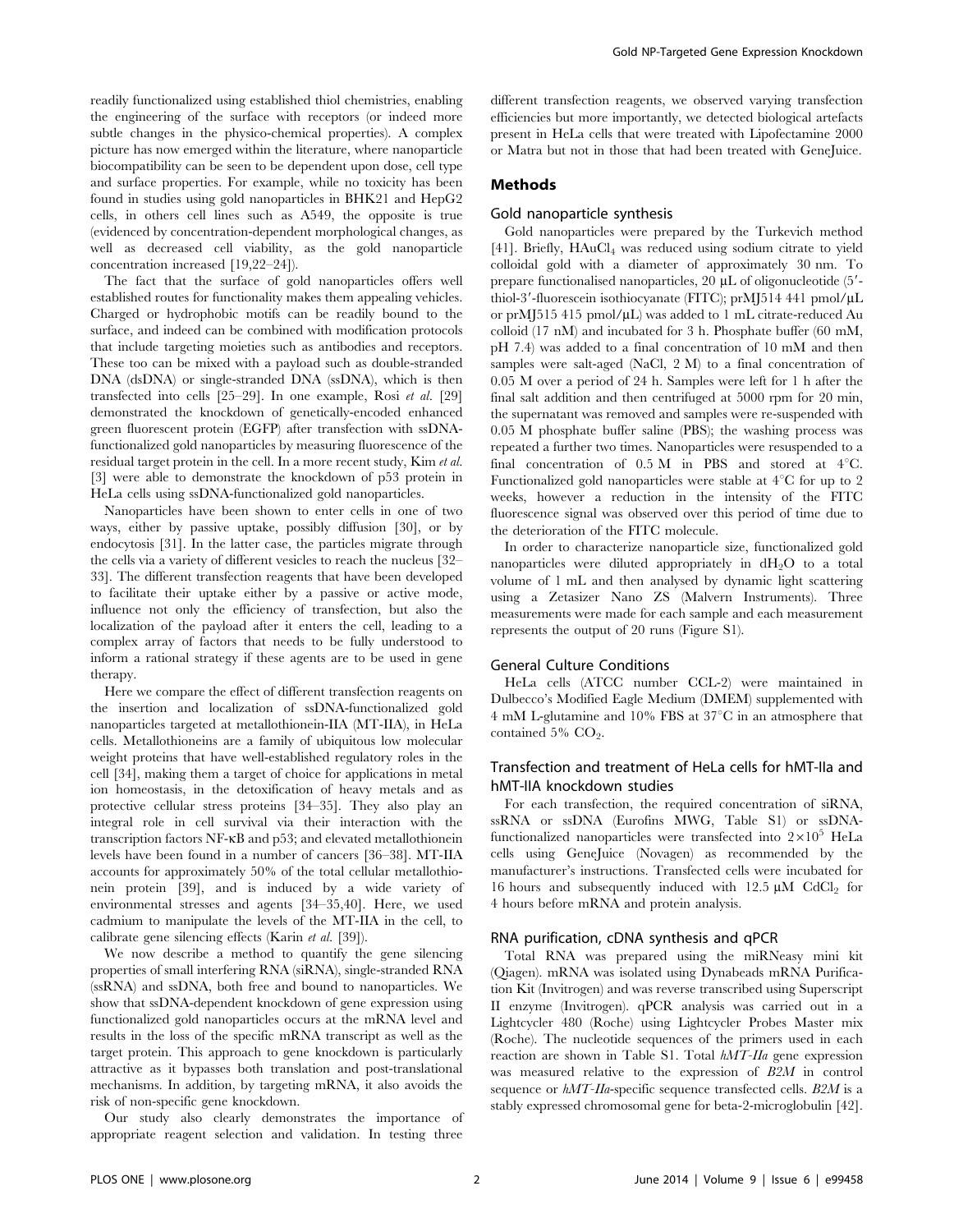#### Protein analysis

Cell lysates were quantified using the Quant-iT protein assay kit (Invitrogen), and  $1 \mu$ g protein was separated on  $4-12\%$  Tris-Acetate acrylamide gels. The protein bands were then transferred to an Immobilon-P membrane by electroblotting. Metallothionein (Dako; M0639) and  $\alpha$ / $\beta$ -tubulin (Cell Signalling; 2148) antibodies were used for Western blotting which was performed using standard conditions. Signal was detected with SuperSignal West Pico Chemiluminescent substrate (Thermo Scientific) using the GBOX/CHEMI-HR16-E-BOX Gel Documentation System (Syngene) and analysed with the GeneSnap software (Syngene). Membranes were stripped of antibodies and then re-probed for the control protein  $(\alpha$ -tubulin) to verify equal protein loading. Western blot images were analyzed with ImageJ (http://rsb.info.nih.gov/ ij).

## Microscopy

 $2\times10^5$  HeLa cells were settled on glass coverslips for 2 h. These cells were transfected with 0.2 or 1 nM FITC-NPs in the presence and absence of Matra (IBA), Lipofectamine 2000 (Invitrogen) or GeneJuice (Novagen). After 16 h, the cells were treated with 12.5  $\mu$ M CdCl<sub>2</sub> for 4 hours. Before visualizing the cells, coverslips were gently washed three times in PBS at  $37^{\circ}$ C for live cell microscopy (where a glass well was affixed to the coverslip so as to maintain the cells in PBS during imaging). For fixed cell microscopy, coverslips were washed three times in PBS for 5 minutes and this washing step was repeated after each of the following steps: cells were fixed in 4% paraformaldehyde for 20 minutes; permeabilized with PBS containing 5% BSA, 0.1% Triton X-100 for 5 minutes; blocked with PBS containing 5% BSA,  $0.05\%$  Tween 20 for 1 h; incubated with 2  $\mu$ g/mL anti-LAMP1 (Santa Cruz; 18821) and/or anti-LC3A/B (Cell Signalling; 4108) in PBS containing 5% BSA, 0.05% Tween 20 for 16 h at  $4^{\circ}$ C; then incubated with 20 µg/mL anti-rabbit AF647 (Cell Signalling; 4414) and/or anti-mouse AF546 (Cell Signalling; 4409) in PBS containing 5% BSA, 0.05% Tween 20 for 2 h. Finally, cells were incubated in 1 µg/mL DAPI for 5 minutes, washed in PBS and then mounted using polyvinyl alcohol mounting medium with DABCO (Sigma; 10981).

Cells were imaged using either a Zeiss Axio Observer inverted microscope with an Andor LucaEM-R EMCCD camera and an x63, 0.75 NA objective, or a Zeiss LSM510 laser scanning confocal microscope with a x100, 1.45 NA objective. All images were acquired using the same exposure and detector settings for each spectral channel. Andor Solis software was used to acquire images from the Observer microscope, which were then adjusted so that, for each spectral channel, all images had an equal background-corrected electron count range. Color conversion and image overlays were performed using Corel Photo-Paint X3. Confocal image overlays were processed using Zeiss LSM Image Browser software.

For quantifying the fluorescence intensity from the FITC channel in live cells, ImageJ (<http://rsb.info.nih.gov/ij>) was used. A masking region was created by manually drawing around an individual cell in a phase contrast image. This mask was then used to measure the mean fluorescence intensity of the corresponding cell in a FITC image. Cells that appeared to be dying or dividing were not used for analysis. For all transfection conditions except Matra, measurements were acquired from  $>32$  cells taken from 8 or more images. As there were far fewer surviving Matra cells, measurements for this transfection reagent were taken from 12 cells within 4 images.

## Statistical analysis of image data

All quantification experiments contained  $n = 4$  biological replicates and experiments were repeated at least three times. The data was transformed simply by taking logarithms. The  $\log_2$ transformed data were analyzed in JAGS [43], a Gibbs sampler for hierarchical models and CODA [44], a tool for examining Markov Chain Monte Carlo runs. A two-level Bayesian ANOVA model was used, modeling the intra-image variance at the first level and inter-image variance at the second level. The likelihood was specified as normally distributed, with an uninformative flat prior on the variance. The first-level was specified as normally distributed, with an uninformative inverse-gamma prior on the variance. The second-level mean was given an uninformative normal distribution.

The model calculated the posterior probability distribution over the mean of the ratio of the treated to untreated total fluorescence. The tails of this posterior distribution were compared to 1 (indicating no difference), to obtain a p-value. This p-value indicated the posterior probability that there was no difference in expression levels between the control and treatment samples. Hence, a lower p-value would indicate a greater likelihood that there was a difference between the control and treatment samples. 95% confidence intervals were also calculated for the mean ratio.

## Results and Discussion

#### Characterization of the gold nanoparticles

As stated, the synthesis of gold nanoparticles was conducted using standard methods, as described by the Turkevich method [41]. The citrate salt acts as a reducing agent and forms a layer of negatively charged citrate ions over the surface of the gold nanoparticle, so inducing sufficient electrostatic repulsion to generate uniform and generally spherical nanoparticles [45].

Endocytosis of gold nanoparticles is size dependent. In a study in HeLa cells, Wang et al. [46] have previously demonstrated that smaller nanoparticles (up to 40 nm) are internalized by endocytosis whereas larger nanoparticles (70–110 nm) collect at the cellular surface. In our hands, the mean diameter of the synthesized gold nanoparticles prepared in this paper was measured to be approximately  $30+/-10$  nm (Figure S1) suggesting that the most likely mechanism by which nanoparticles would be expected to enter the cell was by endocytosis.

The surface of gold nanoparticles can be modified with a wide variety of ligands including amine, carboxylate, isocyanide, phosphine, and thiol groups [47–53]. In this study, gold nanoparticles were modified with thiol-linkers and FITC-tagged  $ssDNA$  sequences  $(5'$ -SH-ssDNA-FITC-3') to make use of the strong covalent bond that forms between gold and sulphur [54]. The final concentration of the ssDNA bound to the surface of the gold nanoparticle was analysed by UV/Vis spectroscopy as described by McKenzie et al. [55].

Nanoparticle stability can be quantified by measuring the zeta potential of the colloidal system. If the particles in suspension have a large negative or positive zeta potential then they repel each other, reducing particle aggregation. However, if the particles have low zeta potential values, then there is no force to prevent particle flocculation. Generally, particles with zeta potentials more positive than  $+30$  mV or more negative than  $-30$  mV are considered stable [56]. The successful immobilization of DNA on the surface of the gold nanoparticles was ascertained by measuring the increase in the negative charge of the gold nanoparticles; the zeta potential of the functionalized gold nanoparticles was approximately  $-30$  mV [46,57].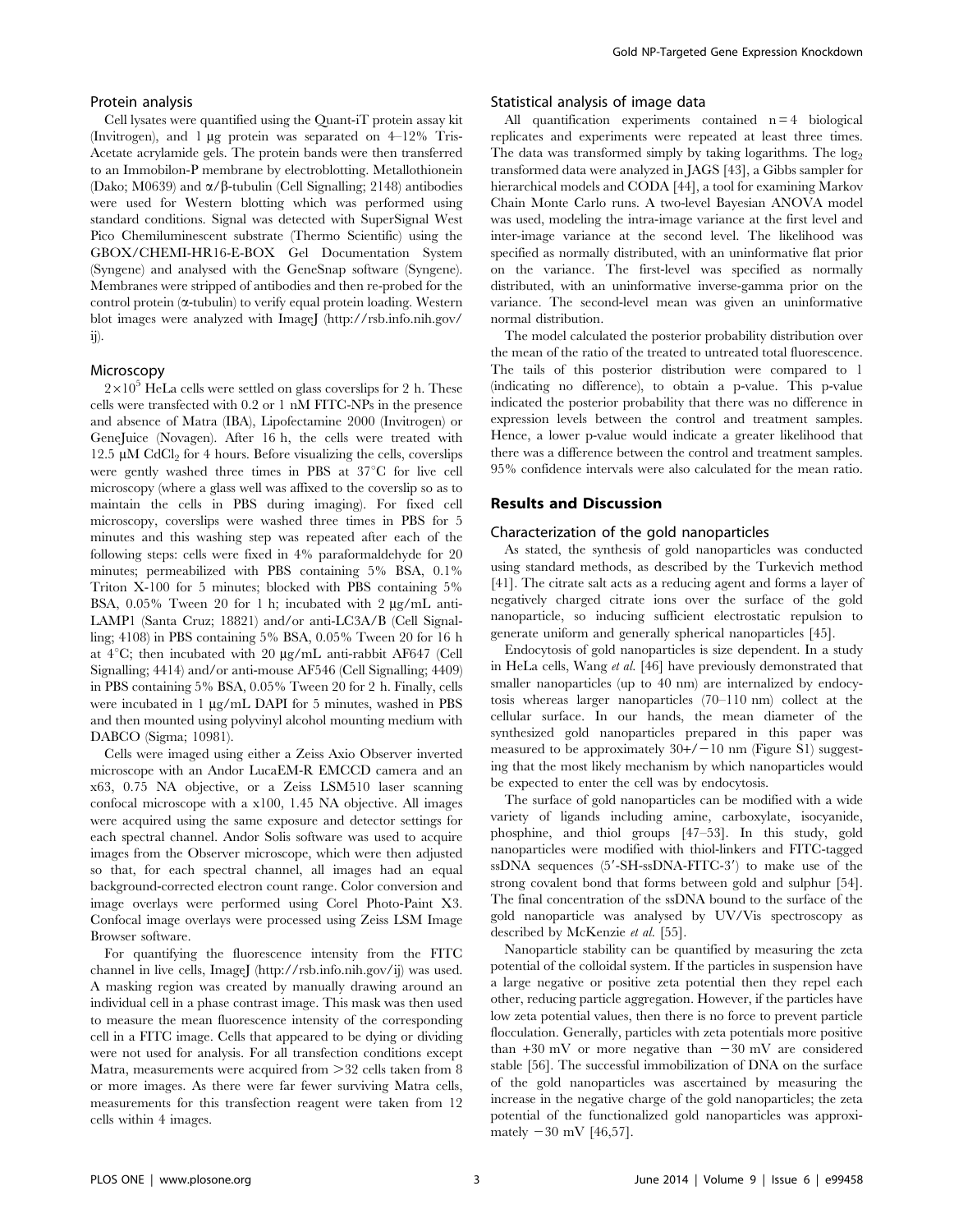#### Transfection reagent-dependent HeLa cell death

In order to study the transfection efficiency of different transfection reagents, we transfected FITC-tagged ssDNA-functionalized nanoparticles into HeLa cells with a panel of three transfection reagents with different formulations, as follows. Matra (IBA) is a magnet-assisted nanoparticle-based transfection method for intracellular delivery of nucleic acid, while Lipofectamine 2000 (Invitrogen) is a cationic liposome-based reagent and GeneJuice (Novagen) consists of a non-toxic cellular protein and a small amount of a proprietary polyamine.

At first, and most importantly, we observed that the phasecontrast images of live HeLa cells showed that cells transfected with nanoparticles were largely adherent, with shapes that conformed to those of healthy HeLa cells for all the payloads considered, i.e. unfunctionalised nanoparticles, coated with sequences that were either not specifically targeted to a mammalian transcript or with sequences that targeted the human MT-IIa transcripts. While the transfection of nanoparticles with GeneJuice or Lipofectamine did not appear to affect the morphology of the HeLa cells, in contrast, very few HeLa cells treated with Matra survived the transfection protocol (Figure 1).

Fluorescence imaging of live HeLa cells transfected with functionalized gold nanoparticles (Figure 1) showed an increase in cellular fluorescence with respect to untransfected control cells (whose fluorescence signal results from native cellular autofluorescence). The measured whole-cell fluorescence emission of a number of individual cells for each transfection method was quantified and subsequent statistical analysis (Figure 2), using a two-level Bayesian ANOVA model, confirmed that the level of fluorescence from cells transfected with nanoparticles alone was significantly higher than for control cells.

Interestingly, the Lipofectamine- and, to a lesser extent, the GeneJuice-transfected live cells showed the presence of many strongly fluorescent circular bodies that were rarely seen in cells transfected with nanoparticles alone (Figure 1). To analyse these further, transfected HeLa cells were fixed and studied by fluorescent immunostaining for LC3A/B and LAMP1, protein markers for autophagosomes and lysosomes respectively. Fluorescence imaging of the LC3A/B and LAMP1 proteins showed that the signal intensity of these markers in untreated HeLa cells was comparable to that in HeLa cells that contained functionalized gold nanoparticles (Figure S2:647 and S2:546). When the fluorescence corresponding to LC3A/B protein (red) was overlayed with LAMP1 (green), there was no clear overlap between the autophagosomes and lysosomes indicating that these were distinct vesicular organelles (Figure S2:647+546, Figure 3).

As with the live cell studies, fixed cell fluorescence imaging of HeLa cells showed the presence of functionalized gold nanoparticles in both the cytoplasm and the nucleus, and increased signal was observed in cells transfected with GeneJuice and Lipofectamine (Figure S2:FITC). Bright circular bodies were again observed in the FITC channel in the transfected HeLa cells, particularly in the case of Lipofectamine-treated cells. Sometimes these bodies were observed inside the cells (ca.  $20\%$ , n = 10) but frequently (ca.  $80\%$ ,  $n = 10$ ) they were seen on the perimeter of the cell, or even outside the cell (Figure S2:FITC, Figure 3). Furthermore these circular bodies exhibited fluorescence in the LC3A/B channel (Figure S2:647, Figure 3) but not in the LAMP1 channel (Figure S2:546, Figure 3). Confocal microscopy confirmed that these LC3A/B containing vesicles co-localized with the FITC signal carried by the functionalized gold nanoparticles (Figure 3). Together the live cell and the immunofluorescence images suggest that these are autophagosomes containing functionalized gold nanoparticles that are either intracellular, are in the process of being extruded or have already been extruded from the cell.

The largest number of these bodies was observed when Lipofectamine was used as a transfection reagent; there were fewer bodies when HeLa cells were transfected with GeneJuice and such bodies were rare when no transfection reagent was used. This suggested two possibilities, that the lipid-based transfection reagent Lipofectamine enhanced exocytosis or that exocytosis was a factor of the increased transfection efficiency in the presence of Lipofectamine. Further experiments demonstrated that different concentrations of transfected functionalized gold nanoparticles did not affect the number of autophagosomes or extruded bodies and so the generation of these bodies is likely to be related to the



Figure 1. Fluoresence microscopy images showing localization of FITC-tagged hMT-IIa-specific sequence functionalized nanoparticles in live HeLa cells. HeLa cells were transfected with FITC-tagged hMT-IIa-specific sequence functionalized nanoparticles in the absence (NanoParticles column) or the presence of the transfection reagents Matra, Lipofectamine 2000 or GeneJuice. Control cells were treated with neither nanoparticles nor transfection reagents. The same signal intensity range was used for all FITC images. The scale bar represents 50 microns. doi:10.1371/journal.pone.0099458.g001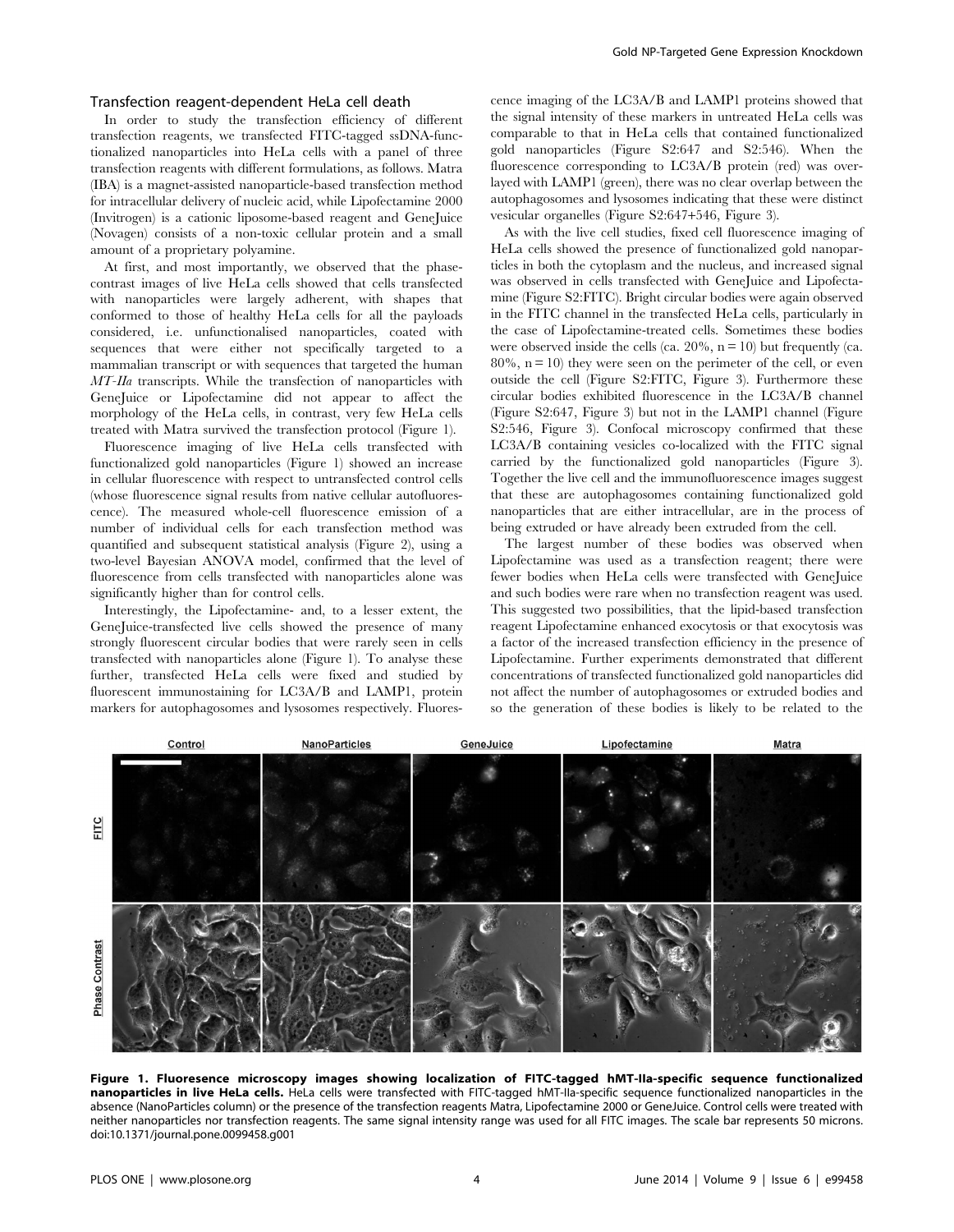

Figure 2. A statistical analysis of the level of FITC fluorescence in HeLa cells transfected with nanoparticles, in the presence of Lipofectamine, GeneJuice or Matra, compared to untransfected HeLa cells. HeLa cells were transfected with FITC-tagged hMT-IIa-specific sequence functionalized nanoparticles in the absence or the presence of transfection reagents. The FITC fluorescence in the cells was quantified as described in the methodology, and the levels of fluorescence in nanoparticle-transfected cells compared to those in untransfected cells. This multilevel statistical analysis takes into account local variations within the cell population. The bars represent the region where there is a 95% probability that the mean fluorescence increase lies within it. The dot represents the mean calculated effect size. Bars not crossing the 1 line show significant evidence for an effect following transfection. The p-value indicates the probability that there was no difference in expression levels between the control and treatment samples. Hence, a lower p-value indicates a greater likelihood that there was a difference between the transfected and the untransfected cells.

doi:10.1371/journal.pone.0099458.g002

transfection reagent. This highlights the importance of thorough validation of the reagents selected for use in nanoparticle-based biological studies as well as the inclusion of appropriate biological controls. For the knockdown studies, we selected GeneJuice as the transfection reagent of choice as it increased the endocytosis of the functionalized gold nanoparticles but did not introduce any detectable artefacts.

#### Knockdown of MT gene expression

The majority of gene expression knockdown strategies use small interfering RNA (siRNA)-based techniques [58–60]. In contrast, most transfection studies of gold nanoparticles functionalized with nucleotides reported to date have been based on DNA, possibly due to its higher stability during the laboratory manipulations involved in preparing the reagents. Here, we compared the knockdown properties of ssDNA to the traditionally used siRNA and ssRNA. The siRNA sequences we used were comprised of sense and antisense RNA strands that have been annealed to form the siRNA-based inhibitor, whereas the ssRNA and ssDNA molecules consisted of single-stranded nucleic acid sequences that were complementary to the coding sequence.

A system was designed for the detection and quantification of hMT-IIa gene expression (Text S1, Figure S3 and Figure S4). HeLa cells were transfected with control or hMT-IIa-specific nucleotide sequences and the levels of hMT-IIa transcripts following CdCl<sub>2</sub> treatment were compared. When hMT-IIaspecific siRNA, ssRNA or ssDNA sequences were transfected into HeLa cells, a marked reduction in the levels of hMT-IIa mRNA transcripts was observed (Figure 4) compared to random control sequences, where no suppression was observed. At these concentrations (5 nM), the levels of the hMT-IIa transcripts in HeLa cells transfected with siRNA, ssRNA and ssDNA were comparable between the different oligonucleotide types (Figure 4), and similar knockdown efficiency was observed with all three types of inhibitory sequences (from 100% in the controls to  $15\pm13$ % for siRNA,  $28\pm12\%$  for ssRNA and  $32\pm4\%$  for ssDNA). The siRNA and ssRNA-based knockdown of hMT-IIa transcripts showed greater variation between the biological replicates than when ssDNA was used as the targeting nucleotide (Figure 4); coefficient of variation (CV) for siRNA and ssRNA experiments were 0.5 and 0.3 respectively, whereas ssDNA showed a CV of 0.08. This may reflect the greater stability of ssDNA compared to siRNA and ssRNA.

We then defined the lowest effective concentration of hMT-IIaspecific ssDNA required for the reduction of the hMT-IIa mRNA and protein levels (Figure 5A and 5B). For concentrations of hMT-IIa ssDNA between 0.2 to 2 nM, there was a noticeable decrease in transcript levels (0.86 to 0.73 normalized fold reduction compared to cells transfected with control sequences); while at  $concentrations \geq 5$  nM, the levels of hMT-IIa transcripts in the HeLa cells decreased to less than 5% of the initial hMT-IIa transcript levels (Figure 5A). This reduction in the levels of the hMT-IIa transcripts was also reflected at the protein level. As the concentration of hMT-IIa ssDNA transfected into HeLa cells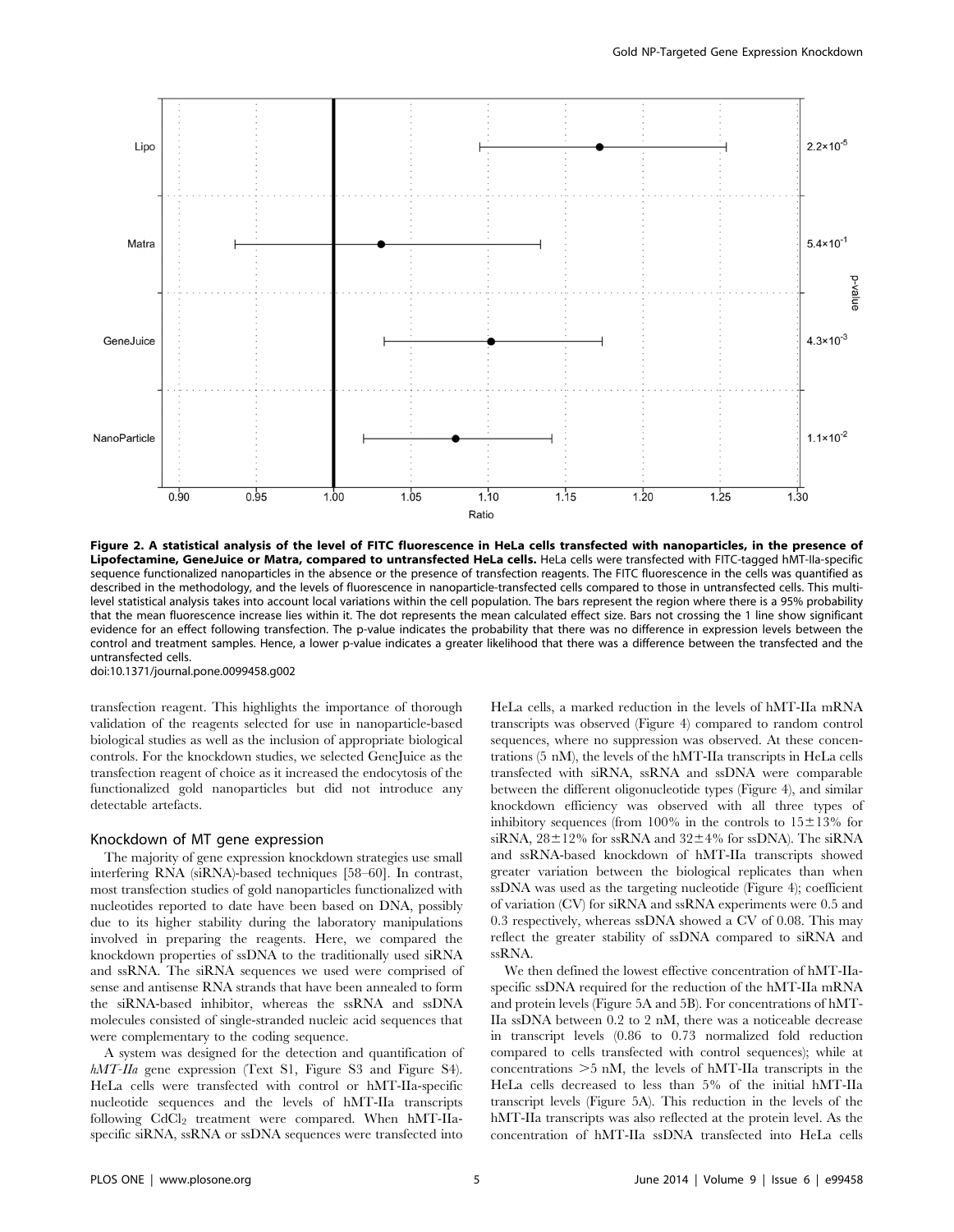

Figure 3. Confocal fluorescence microscopy images showing localization of FITC-tagged hMT-IIa-specific sequence functionalized nanoparticles in fixed HeLa cells. HeLa cells were transfected with FITC-tagged hMT-IIa-specific sequence functionalized nanoparticles in the presence of Lipofectamine. The overall FITC signal was reduced so that the level of fluorescence from the observed circular bodies was not saturating. The distribution of the LAMP1 protein extends through the majority of the cytoplasmic area thus provides an impression of the cell. In the overlayed image, the magenta regions indicate the presence of cellular bodies in which the FITC signal from the nanoparticles overlaps with the signal for the LC3A/B autophagosomal protein marker. The scale bar represents 25 microns and the images shown are all from a single z-plane (a 0.7 micron section). doi:10.1371/journal.pone.0099458.g003

increased, the levels of the hMT-IIA protein detected by Western blot analysis decreased (Figure 5B, Table S2B). At a concentration of 1000 nM ssDNA, the hMT-IIA protein was almost undetectable (Figure 5B).

The ssDNA-based reduction in the level of hMT-IIa mRNA levels in the cells also occurred when the hMT-IIa-specific ssDNA sequence functionalized nanoparticles were used, but not with control sequences or bare gold nanoparticles. In this case, gold nanoparticles functionalized with the same concentration of ssDNA as that used above (5 nM) were transfected into HeLa cells. There was no significant difference between the levels of hMT-IIa mRNA transcripts between immobilized and free oligonucleotide (Figure 6A vs. Figure 4), indicating that the attachment of the ssDNA sequences to the gold nanoparticles did not affect their ability to knock-down hMT-IIa mRNA levels. The hMT-IIa ssDNA functionalized dependent decrease in hMT-IIa mRNA transcripts was detected for 72 h (Figure S5). In addition, the reduction in the level of the hMT-IIa transcript was greater when GeneJuice was used as a transfection reagent, to assist internalization of the ssDNA functionalized nanoparticles, than when no tranfection reagent was present (Figure S6). A reduction in hMT-IIA protein was also detected when nanoparticles functionalized with hMT-IIa-specific ssDNA (ssDNA-NP) were transfected into cells, but not when unmodified or control sequence functionalized nanoparticles were used (Figure 6B, Table S2C). These results demonstrate that the reduction in hMT-IIa



Figure 4. Reduction of hMTIIa gene expression in the presence of siRNA, ssRNA and ssDNA. HeLa cells were untransfected  $(-)$ , transfected with 5 nM control (C) or 5 nM hMTIIa (MT)-specific siRNA, ssRNA or ssDNA sequences using GeneJuice (Novagen). All samples were induced with 12.5 uM CdCl<sub>2</sub>. The level of hMTIIa gene expression (normalized to B2M) in untransfected and induced HeLa cells was defined as 100% and all other fold inductions were expressed relative to this. The error bars were calculated as 1 standard error of the mean each way.

doi:10.1371/journal.pone.0099458.g004

mRNA transcripts was also reflected at the level of hMT-IIA protein.

Quantification of the Western blot images (Table S2B) showed that the hMT-IIA protein was reduced to 50% of the initial levels after transfection with 0.2 nM hMTIIa-specific ssDNA. At concentrations of 1000 nM, hMTIIA protein was knocked down to undetectable levels (Table S2B). To determine if ssDNA functionalized gold nanoparticles behaved in a similar manner to free ssDNA, DNA functionalized gold nanoparticles were transfected into HeLa cells at concentrations between 0 nM and 1 nM; which were non-toxic to the cells and were equivalent to the levels of free ssDNA that reduced the level of the hMTIIA protein to 31% of the initial levels (Table S2B). When hMTIIa-specific sequences were used to functionalize gold nanoparticles, the level of hMTIIA protein expression in cells transfected with 1 nM nanoparticles was reduced to 27% of that measured in HeLa cells transfected with control-sequence functionalized nanoparticles or unfunctionalized nanoparticles (Table S2C). This data shows that the ssDNA-functionalized nanoparticles and free ssDNA elicited similar concentration-dependent responses in CdCl<sub>2</sub> treated HeLa cells.

It is interesting to note that when the mRNA transcripts were quantified, at concentrations of  $sSDNA > 5$  nM, the levels of hMT-IIa were undetectable. In contrast, at the same ssDNA concentration, hMT-IIA protein levels were still detected and full knockdown was observed only at 1000 nM ssDNA. It is possible that the antibody directed against the hMT-IIa protein detects hMT isoforms other than hMT-IIa; and this non-specific activity may be exacerbated by the relatively long half-life of the MT proteins in the cell [61].

Each gold nanoparticle was functionalized with approximately 200 oligonucleotide strands [62] thus each particle has a finite binding capacity for cellular  $hMTIIa$  gene transcript. In this knockdown of gene expression study, we used a maximum of 1 nM gold nanoparticles in a transfection to avoid cytotoxicity. It is possible that at these concentrations, not all the cellular hMTIIa gene transcript would be bound to the transfected ssDNA oligonucleotides and so some cellular transcripts may remain in solution. To determine whether this was the case, total RNA isolated from HeLa cells that had been transfected with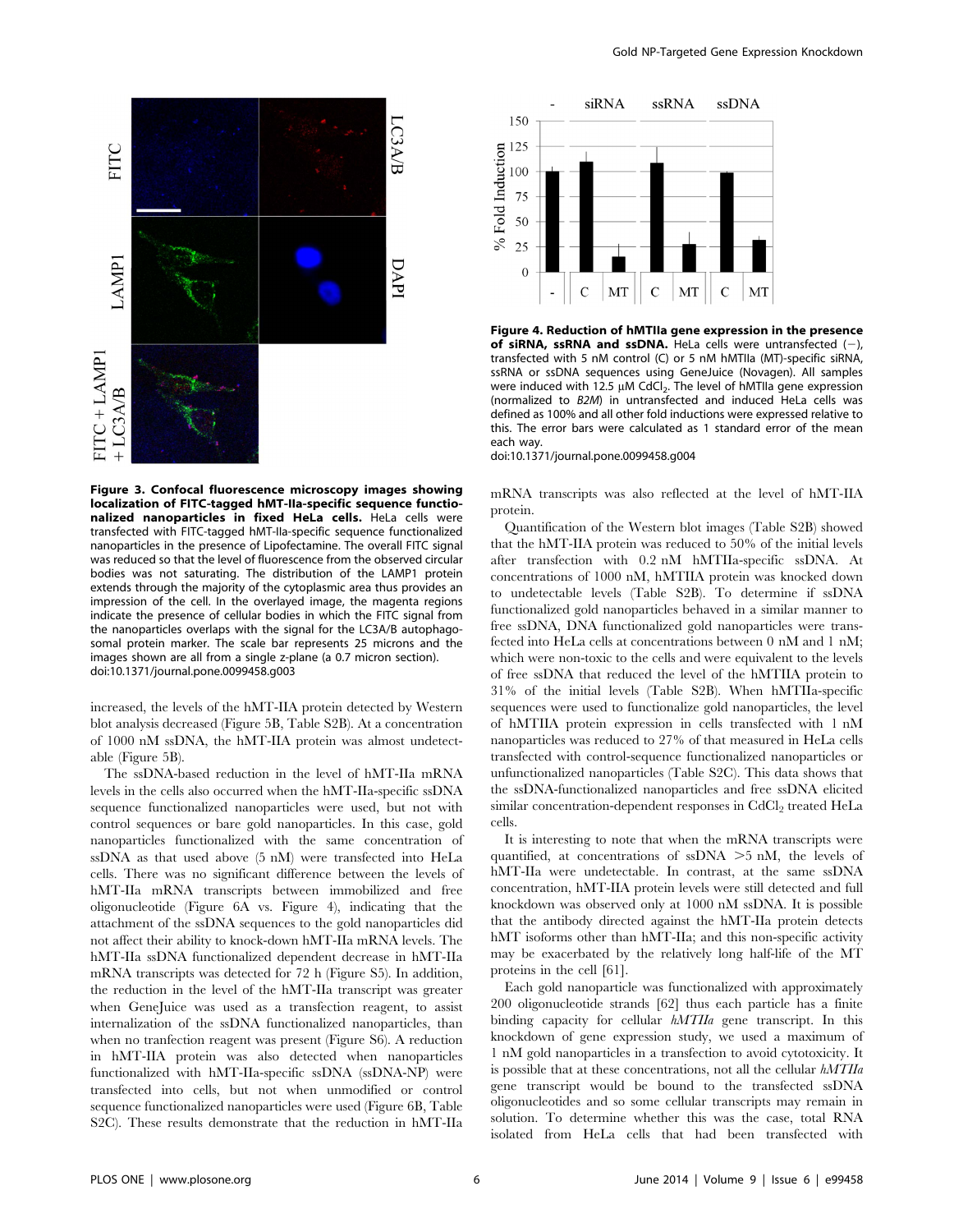

Figure 5. Levels of hMT-IIa in HeLa cells transfected with increasing concentrations of hMT-IIa or control ssDNA. Transfections were carried out with GeneJuice (Novagen). (A) Levels of hMT-IIa mRNA. All samples were induced samples with 12.5  $\mu$ M CdCl<sub>2</sub>. Total hMT-IIa activity relative to B2M in cells transfected with varying levels of ssDNA was normalized to hMT-IIa-B2M expression in cells transfected with 0 nM ssDNA giving us a value for hMT-IIa activity in the presence of x nM ssDNA. The levels of hMT-IIa transcript in cells transfected with control ssDNA (C) was set to 1.0. The level of hMT-IIa gene expression (MT) in cells transfected with hMT-IIa ssDNA was compared to the levels of hMT-IIa in cells transfected with control ssDNA at each concentration providing a measure of the reduction in hMT-IIa activity in hMT-IIa ssDNA transfected compared to those transfected with control ssDNA. The error bars were calculated as 1 standard error of the mean each way. (B) Levels of hMT-IIa protein. All samples were induced with 12.5  $\mu$ M CdCl<sub>2</sub>. HeLa cells were transfected with hMT-IIa-specific ssDNA (ssDNA). Proteins extracted from HeLa cells were analyzed using Western blots and hMT-IIa-specific antibodies.  $\alpha/\beta$  tubulin was used as a loading control. Quantification of the levels of hMT-IIA protein relative to  $\alpha/\beta$  tubulin is shown in Table S2B. doi:10.1371/journal.pone.0099458.g005

unfunctionalized, control or hMTIIA-specific sequence functionalized gold nanoparticles and incubated for 16 h was analyzed for levels of the hMTIIa transcript by qPCR. HeLa cells transfected with unfunctionalized or control-sequence functionalized nanopartices resulted in no reduction in the level of the hMTIIa transcript whereas HeLa cells transfected with hMT-IIa sequence functionalized nanoparticles resulted in a reduction in the hMTIIa transcript to 11.1% ( $\pm$ 9.8%) of the initial levels (Table 1). This indicates that there was little free hMT-IIa transcript remaining in the cell after incubation with hMTIIa sequence functionalized nanoparticles.

## **Discussion**

For this study, we required a robust, rapidly growing, cell line that could be reproducibly transfected [63] that was able to



Figure 6. Levels of hMTIIa in HeLa cells transfected with gold nanoparticles. Transfections were carried out with GeneJuice (Novagen). (A) Levels of hMT-IIa mRNA. HeLa cells were transfected with 5 nM unfunctionalized  $(-)$ , 5 nM control (C) or 5 nM hMTIIa (MT)-specific ssDNA functionalized gold nanoparticles. Samples were treated with 12.5  $\mu$ M CdCl<sub>2</sub>. The level of hMTIIa gene expression (normalized to B2M) in untransfected and induced HeLa cells was defined as 100% and all other fold inductions were expressed relative to this. The error bars were calculated as 1 standard error of the mean each way. (B) Levels of hMT-IIa protein. Induced samples were treated with 12.5  $\mu$ M CdCl<sub>2</sub> (+ Cd). HeLa cells were transfected with unfunctionalized  $(-)$ , control  $(C)$ or hMT-IIa (MT) ssDNA-functionalized nanoparticles. Proteins extracted from HeLa cells were analyzed using Western blots and hMT-IIa-specific antibodies.  $\alpha/\beta$  tubulin was used as a loading control. Quantification of the levels of hMT-IIA protein relative to  $\alpha/\beta$  tubulin is shown in Table  $S2C$ 

doi:10.1371/journal.pone.0099458.g006

express MT-IIA (and the expression of this gene needed to be inducible [39,64]). Based on the requirements of this study, we selected the HeLa cell line. The goal of this knockdown study was the efficient quantifiable knockdown of target expression in the context of the biological targeting event. The methods available to measure target knockdown include Western blot analysis of the target protein (which is semi-quantitative and dependent on the availability of sensitive and specific antibodies) and qPCR (which is quantitative and any gene of interest can be analysed after the design of appropriate primers). The analysis of the levels of target mRNA is robust and allows for reproducible biological knockdown studies. It does not however measure the effect of targeted knockdown. Based on our observations, we propose that the measurement of both mRNA and protein are required for a true reflection of specific target knockdown in the cell.

The efficiency with which nanoparticles enter the cell has been a major focus of research. While the nanoparticles themselves enter the cell and the nucleus, it is clear that the use of transfection reagents improves the efficiency of this process. We observed that the use endocytosis-based transfection reagents (Lipofectamine 2000 and GeneJuice) resulted in an increased efficiency of nanoparticle transfection. In contrast, the use of the nanoparti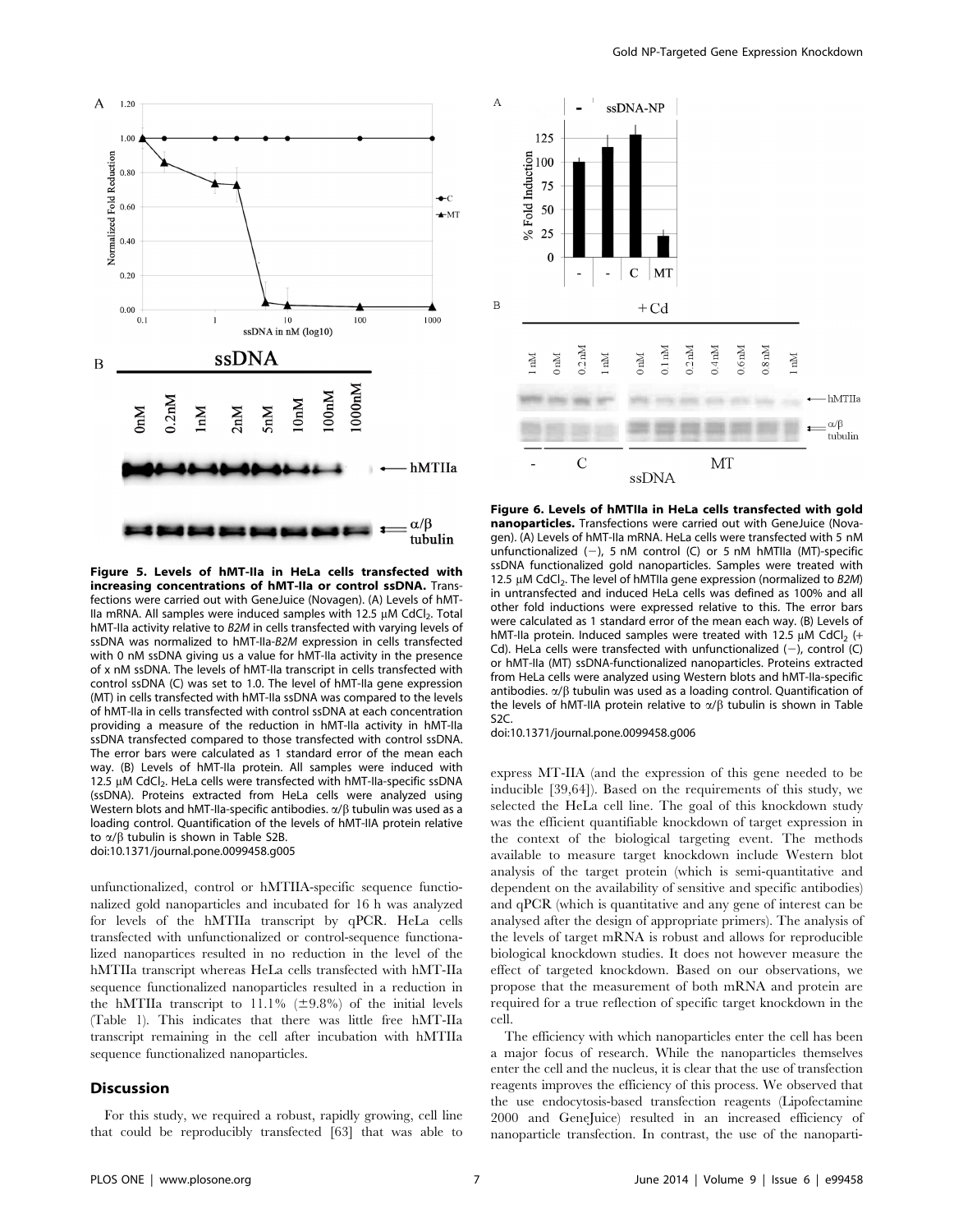Table 1. Quantification of the levels of hMT-IIa transcript in HeLa cells after treatment with ssDNA-functionalized nanoparticles.

| Gold nanoparticles | % hMT-IIA        |
|--------------------|------------------|
|                    | $100 \pm 6.0$    |
|                    | $114.5 \pm 10.4$ |
| MT                 | $11.1 \pm 9.8$   |

Induced samples were treated with 12.5 uM CdCl<sub>2</sub> (+Cd). HeLa cells were transfected with 5 nM unfunctionalized (2), 5 nM control (C) or 5 nM hMTIIa (MT)-specific ssDNA functionalized gold nanoparticles. The level of hMTIIa gene expression (normalized to B2M) in HeLa cells transfected with unfunctionalized  $(-)$ gold nanoparticles was normalized to 100% and all other fold inductions were expressed relative to this. The error bars were calculated as 1 standard error of the mean each way and represented as a percentage of the activity. doi:10.1371/journal.pone.0099458.t001

cle-based transfection reagent Matra under these conditions resulted in cell death. As the efficiency of target delivery directly influences knockdown efficiency, it is important both to better understand how these transfection reagents enhance particle delivery and to develop reagents for the targeted delivery of nanoparticles into the cells. The increased efficiency of targeted ssDNA delivery directly to the nucleus means that lower concentrations of inhibitory sequences need to be used to elicit a biological effect. This is an advantage when dealing with potentially toxic sequences or genes that are expressed at higher levels.

In this report, we defined the ssDNA-functionalized gold nanoparticles by the concentration of DNA attached to the nanoparticles. Based on the data that we collected, we observed that that the ssDNA behaved comparably at similar concentrations whether it was free or functionalized onto gold nanoparticles. The advantages of using nanoparticles are numerous; including the fact that the functionalized nanoparticles entered HeLa cells both in the presence and the absence of transfection reagents which could negate the need for transfection reagents. This is an important factor when considering in vivo experiments. In contrast, the use of transfection reagents enhanced transfection efficiency, allowing the use of lower concentrations of functionalized nanoparticles in biological experiments, with direct effects on the cost of the reagents. The nanoparticles provided a structure onto which to bind the ssDNA sequences. This allows the same ssDNAfunctionalized nanoparticles to be used in both knockdown and fluorescence microscopy studies, providing directly comparable biological and visual data. Finally, it has been shown previously that antibody-functionalized nanoparticles can be used to target particular cell types; hence attaching both targeting antibodies and inhibitory ssDNA to these nanoparticles is an attractive option and the next step.

# Conclusions

In this article, we demonstrate (a) that the validation of experimental reagents and the inclusion of appropriate controls is essential to avoid the collection and over-interpretation of artifacts in the data and (b) that ssDNA inhibitory sequences are as effective as ssRNA and siRNA inhibitory sequences at targeting knockdown of a specific gene target, both at the mRNA transcript and the protein level.

#### Supporting Information

Figure S1 Measuring the size of a colloidal suspension of the FITC-labelled ssDNA-functionalized gold nanoparticles by dynamic light scattering. Three particle number-based size distribution measurements were performed on a suspension of nanoparticles in  $dH_2O$ . Averaging the three measurements (each of which is the output of 20 runs) gave a peak diameter of 31 nm. (TIF)

Figure S2 Fluorescence microscopy images showing localization of FITC-tagged hMT-IIa-specific sequence functionalized nanoparticles in fixed HeLa cells. (A) HeLa cells were transfected with FITC-tagged hMT-IIa-specific sequence functionalized nanoparticles in the absence or the presence of transfection reagents Lipofectamine or GeneJuice. The control samples include HeLa cells probed for the lysosomal marker with anti-LAMP1 and anti-Alexa546 and for the autophagosomal marker with anti-LC3A/B and anti-Alexa647. Finally, control samples represent HeLa cells that were probed with only a secondary antibody. Comparable results were obtained for anti-Alexa546 alone and anti-Alexa647 alone, and the data for anti-Alexa647 is shown here. A fixed signal intensity range for each spectral channel was used for fluorescence images. Circles have been drawn around structures with signal in the anti-FITC and the anti-Alexa647 channels. The scale bar represents 50 microns. (B) Images for HeLa cells transfected with FITC-tagged hMT-IIaspecific sequence functionalized nanoparticles in the presence of Lipofectamine (from Figure S2A) have been enlarged. Circles show structures with signal in the anti-FITC and the anti-Alexa647 channels; the scale bar represents 50 microns. (TIFF)

Figure S3 Induction of hMTIIa gene expression in increasing CdCl<sub>2</sub> concentrations in HeLa cells. Expression of hMTIIa was normalized to that of B2M, a stably-expressed chromosomal gene for beta-2-microglobulin. The level of hMTIIa gene expression in uninduced HeLa cells was defined as the basal level of expression (1 arbitrary unit) and all other fold inductions were expressed relative to this. The error bars were calculated as 1 standard error of the mean each way. (TIF)

Figure S4 Induction of hMTIIa expression in the presence of Cd. Untransfected HeLa cells were treated with 12.5  $\mu$ M CdCl<sub>2</sub> (+Cd). (A) The level of hMTIIa gene expression (normalized to B2M) in induced HeLa cells was defined as 100% and the fold induction of the uninduced cells was expressed relative to this. The error bars were calculated as 1 standard error of the mean each way. (B) The level of hMT-IIa protein in induced HeLa cells. Proteins extracted from HeLa cells were analyzed using Western blots and hMT-IIa-specific antibodies.  $\alpha/\beta$  tubulin was used as a loading control. Quantification of the levels of hMT-IIA protein relative to  $\alpha/\beta$  tubulin is shown in Table S2A. (TIF)

Figure S5 Reduction of hMTIIa gene expression in the presence of Cd over 72 hours. HeLa cells were transfected with 5 nM control (C) or 5 nM hMT-IIa (MT) specific ssDNA sequence functionalized nanoparticles. Transfections were carried out with GeneJuice (Novagen). Total hMT-IIa activity relative to B2M in cells transfected with 5 nM hMT-IIa (MT) specific ssDNA sequence functionalized nanoparticles was normalized to hMT-IIa-B2M expression in cells transfected with control sequence functionalized nanoparticles. The levels of hMT-IIa transcript in cells at Time = 0 h was set to 100%. The level of hMT-IIa gene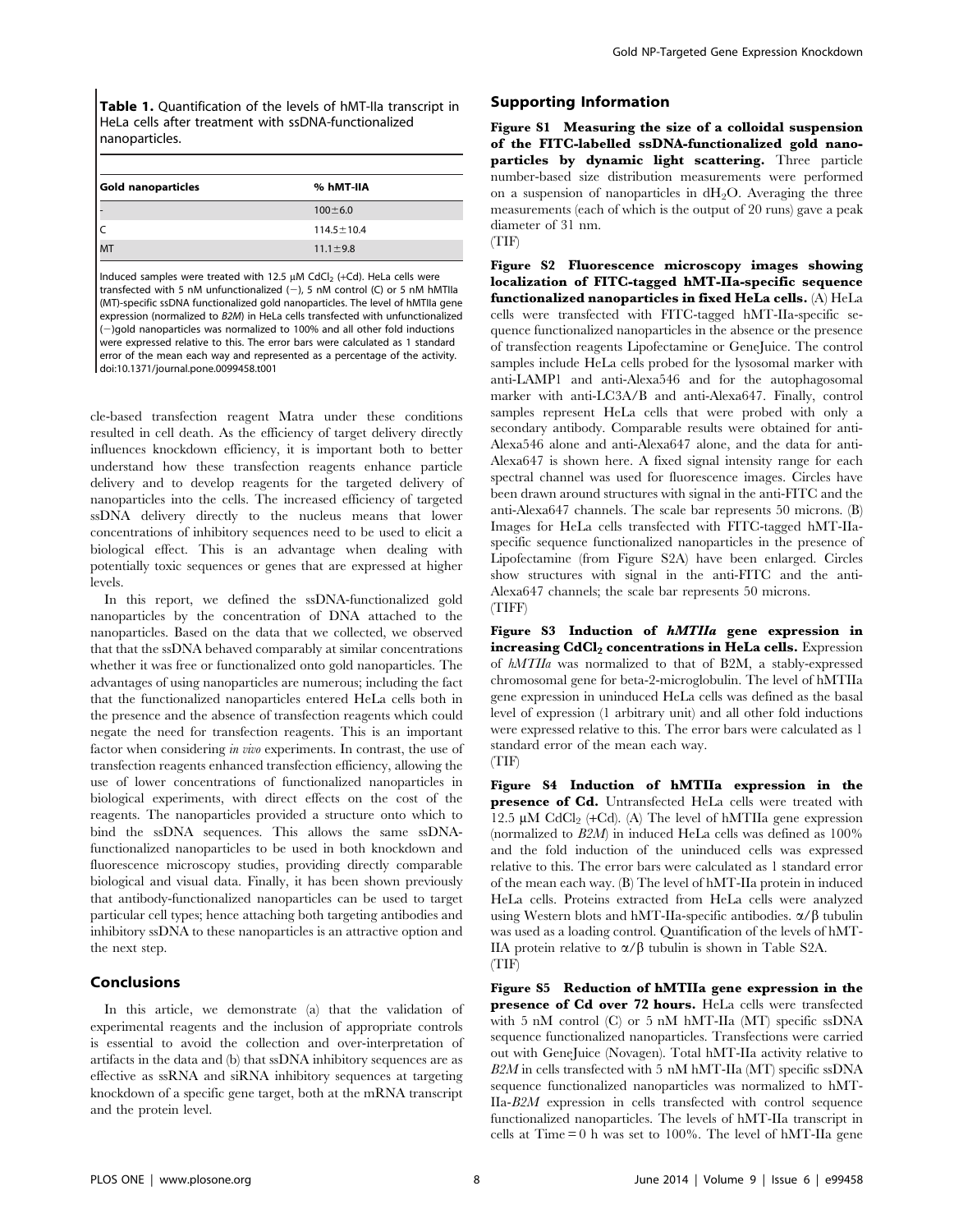expression (MT) in cells transfected with hMT-IIa ssDNA functionalized gold nanoparticles was compared to the levels of hMT-IIa in cells transfected with control ssDNA functionalized gold nanoparticles at each time point providing a measure of the reduction in hMT-IIa activity in cells transfected with hMT-IIa (MT) compared to those transfected with control (C) ssDNA functionalized nanoparticles. The error bars were calculated as 1 standard error of the mean each way. (TIFF)

Figure S6 The effect of the transfection reagent Gene-Juice on the knockdown of hMTIIa gene expression in the presence of Cd. HeLa cells were transfected with 5 nM control (C) or 5 nM hMT-IIa (MT) specific ssDNA sequence functionalized nanoparticles. Total hMT-IIa activity relative to  $B2M$  in cells transfected with 5 nM hMT-IIa (MT) specific ssDNA sequence functionalized nanoparticles was normalized to hMT-IIa-B2M expression in cells transfected with control sequence functionalized nanoparticles. The levels of hMT-IIa transcript in cells transfected with control (C) sequence functionalized nanoparticles was set to 100%. The level of hMT-IIa gene expression (MT) in cells transfected with hMT-IIa ssDNA functionalized gold nanoparticles was compared to the levels of hMT-IIa in cells transfected with control ssDNA functionalized gold nanoparticles

## References

- 1. McCormick F (2001) Cancer gene therapy: fringe or cutting edge? Nat Rev Cancer 1: 130–141.
- 2. Opalinska JB, Gewirtz AM (2002) Nucleic-acid therapeutics: basic principles and recent applications. Nat Rev Drug Discovery 1: 503–514.
- 3. Kim JH, Jang HH, Ryou SM, Kim S, Bae J et al. (2010) A functionalized gold nanoparticles-assisted universal carrier for antisense DNA. Chem Commun 46: 4151–4153.
- 4. Kay MA, Glorioso JC, Naldini L (2001) Viral vectors for gene therapy: the art of turning infectious agents into vehicles of therapeutics. Nat Med 7: 33–40.
- 5. Raper SE, Chirmule N, Lee FS, Wivel NA, Bagg S, et al. (2003) Fatal systemic inflammatory response syndrome in a ornithine transcarbamylase deficient patient following adenoviral gene transfer. Mol Genet Metab 80: 148–158.
- 6. Hacein-Bey-Abina S, von Kalle C, Schmidt M, Le Deist F, Wulffraat N, et al. (2003) A serious adverse event after successful gene therapy for X-linked severe combined immunodeficiency. N Engl J Med 348: 255–256.
- 7. Verma IM, Somia N (1997) Gene therapy promises, problems and prospects. Nature 389: 239–242.
- 8. Green JJ, Langer R, Anderson DG (2008) A Combinatorial Polymer Library Approach Yields Insight into Nonviral Gene Delivery. Acc Chem Res 41: 749– 759.
- 9. Mintzer MA, Simanek EE (2009) Nonviral Vectors for Gene Delivery. Chem Rev 109: 259–302.
- 10. Guo X, Szoka Jr FC (2003) Chemical Approaches to Triggerable Lipid Vesicles for Drug and Gene Delivery. Acc Chem Res 36: 335–341.
- 11. Tekade RK, Kumar PV, Jain NK (2009) Dendrimers in Oncology: An Expanding Horizon. Chem Rev 109: 49–87.
- 12. Soppimath KS, Aminabhavi TM, Kulkarni AE, Rudzinski WE (2001) Biodegradable polymeric nanoparticles as drug delivery devices. J Controlled Release 70: 1–20.
- 13. Kocbek P, Obermajer N, Cegnar M, Kos J, Kristl J (2007) Targeting cancer cells using PLGA nanoparticles surface modified with monoclonal antibody. Journal of Controlled Release 120: 18–26.
- 14. Van de Broek B, Devoogdt N, D'Hollander A, Gijs HL, Jans K, et al. (2011) Specific cell targeting with nanobody conjugated branched gold nanoparticles for photothermal therapy. ACS Nano 5: 4319–4328.
- 15. Prato M, Kostarelos K, Bianco A (2008) Functionalized Carbon Nanotubes in Drug Design and Discovery. Acc Chem Res 41: 60–68.
- 16. Cheon J, Lee JH (2008) Synergistically Integrated Nanoparticles as Multimodal Probes for Nanobiotechnology. Acc Chem Res 41: 1630–1640.
- 17. Trewyn BG, Slowing II, Giri S, Chen HT, Lin VSY (2007) Synthesis and Functionalization of a Mesoporous Silica Nanoparticle Based on the Sol–Gel Process and Applications in Controlled Release. Acc Chem Res 40: 846–853.
- 18. Slowing II, Vivero-Escoto JL, Wu CW, Lin VSY (2008) Mesoporous silica nanoparticles as controlled release drug delivery and gene transfection carriers. Adv Drug Delivery Rev 60: 1278–1288.
- 19. Murphy CJ, Gole AM, Stone JW, Sisco PN, Alkilany AM et al. (2008) Gold Nanoparticles in Biology: Beyond Toxicity to Cellular Imaging. Acc Chem Res 41: 1721–1730.

providing a measure of the reduction in hMT-IIa activity in cells transfected with hMT-IIa (MT) compared to those transfected with control (C) ssDNA functionalized nanoparticles. The error bars were calculated as 1 standard error of the mean each way. (TIFF)

Table S1 Primers used in this study. (DOCX)

Table S2 Quantification of the reduction in hMT-IIA protein in HeLa cells treated with ssDNA or ssDNAfunctionalized nanoparticles in the Western blots. Induced samples were treated with 12.5  $\mu$ M CdCl<sub>2</sub> (+Cd). (DOC)

Text S1 Design and optimization of a system for MT gene expression analysis. (DOCX)

#### Author Contributions

Conceived and designed the experiments: MJ MES RS GB. Performed the experiments: MJ MES RS. Analyzed the data: MJ MES RD. Wrote the paper: MJ MES JR RD JMC. Secured funding for the studies: KF WK DG MAG JMC ARP.

- 20. Chen PC, Mwakwari SC, Oyelere AK (2008) Gold nanoparticles: From nanomedicine to nanosensing. Nanotechnology Science and Applications 1: 45– 66.
- 21. Daniel MC, Astruc D (2004) Gold Nanoparticles: Assembly, Supramolecular Chemistry, Quantum-Size-Related Properties, and Applications toward Biology, Catalysis, and Nanotechnology. Chem Rev 104: 293–346.
- 22. Connor EE, Mwamuka J, Gole A, Murphy CJ, Wyatt MD (2005): Gold Nanoparticles Are Taken Up by Human Cells but Do Not Cause Acute Cytotoxicity. Small 1: 325–327.
- 23. Patra HK, Banerjee S, Chaudhuri U, Lahiri P, Dasgupta AK (2007) Cell selective response to gold nanoparticles. Nanomedicine: Nanotechnology, Biology, and Medicine 3: 111–119.
- 24. Gu YJ, Cheng J, Lin CC, Lam YW, Cheng SH et al. (2009) Nuclear penetration of surface functionalized gold nanoparticles. Toxicology and Applied Pharmacology 237: 196–204.
- 25. Sandhu KK, Mclntosh CM, Simard JM, Smith SW, Rotello VM (2002) Gold Nanoparticle-Mediated Transfection of Mammalian Cells. Bioconjugate Chem 13: 3–6.
- 26. Ghosh PS, Kim CK, Han G, Forbes NS, Rotello VM (2008) Efficient Gene Delivery Vectors by Tuning the Surface Charge Density of Amino Acid-Functionalized Gold Nanoparticles. ACS Nano 2: 2213–2218.
- 27. Agbasi-Porter C, Ryman-Rasmussen J, Franzen S, Feldheim D (2006) Transcription Inhibition Using Oligonucleotide-Modified Gold Nanoparticles. Bioconjugate Chem 17: 1178–1183.
- 28. Tsai CY, Shiau AL, Cheng PC, Shieh DB, Chen DH et al. (2004) A Biological Strategy for Fabrication of Au/EGFP Nanoparticle Conjugates Retaining Bioactivity. Nano Lett 4: 1209–1212.
- 29. Rosi NL, Giljohann DA, Thaxton CS, Lytton-Jean AKR, Han MS et al. (2006) Oligonucleotide-Modified Gold Nanoparticles for Intracellular Gene Regulation. Science 312: 1027–1030.
- 30. Taylor U, Klein S, Petersen S, Kues W, Barcikowski S et al. (2010) Nonendosomal Cellular Uptake of Ligand-Free, Positively Charged Gold Nanoparticles. Cytometry Part A 77: 439–446.
- 31. Zhang S, Li J, Lykotrafitis G, Bao G, Suresh S (2009) Size-Dependent Endocytosis of Nanoparticles. Adv Mater 21: 419–424.
- 32. Maxfield FR, McGraw TE (2004) Endocytic recycling. Nature Reviews 4: 121– 132.
- 33. Watson P, Jones AT, Stephens DJ (2005) Intracellular trafficking pathways and drug delivery: fluorescence imaging of living and fixed cells. Advanced Drug Delivery Reviews 57: 43–61.
- 34. Kagi JHR, Kojima Y (1987) Chemistry and biochemistry of metallothionein. In: Kagi JHR, Kojima Y (eds.), Metallothionein II, pp. 25–61. Birkhauser Verlag, Basel.
- 35. Leyshon-Sorland K, Morkrid L, Rugstad HE (1993) Metallothionein: a protein conferring resistance in vitro to tumor necrosis factor. Cancer Res 53: 4874– 4880.
- 36. Krizkova S, Fabrik I, Adam V, Hrabeta J, Eckschlager T et al. (2009) Metallothionein – a promising tool for cancer diagnostics. Bratislava Medical Journal, 110: 93–97.